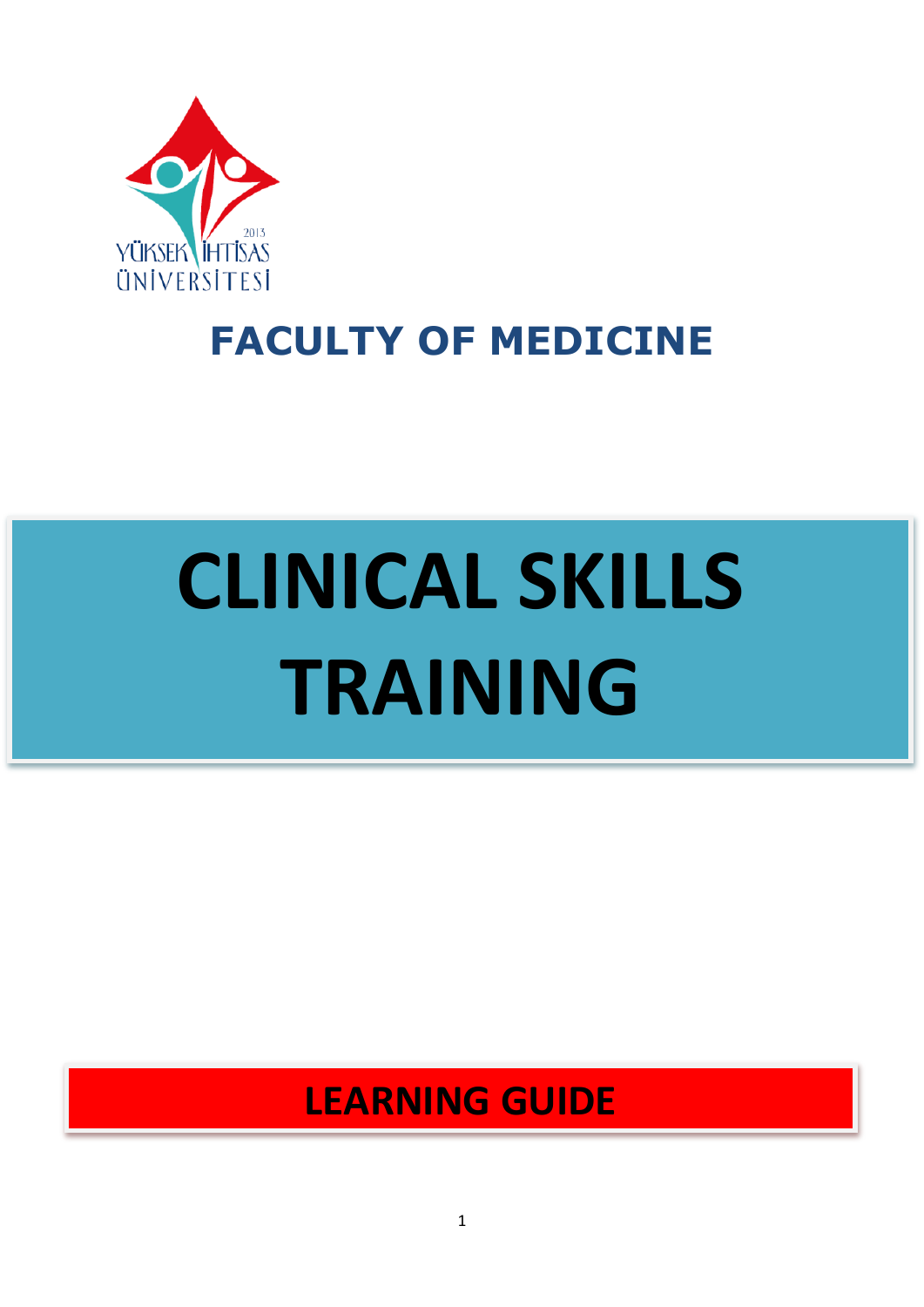#### **CONTENTS**

| <b>NAME OF THE SKILL</b>                                    |           |
|-------------------------------------------------------------|-----------|
| Ability of hand washing<br>1)                               | $3 - 4$   |
| Ability of putting on and removing sterile gloves<br>2)     | 5         |
| Ability of applying elastic bandage<br>3)                   | 6         |
| Ability of applying basic life support for adults<br>4)     | $7 - 10$  |
| Ability of removal of foreign body airway obstruction<br>5) | 11        |
| 6)<br>Ability of Measuring Blood Pressure (adult)           | $12 - 13$ |
| 7)<br>Ability of Measuring Adult Heart Rate                 | 14        |
| 8)<br>Ability of Measuring Body Temperature                 | 15        |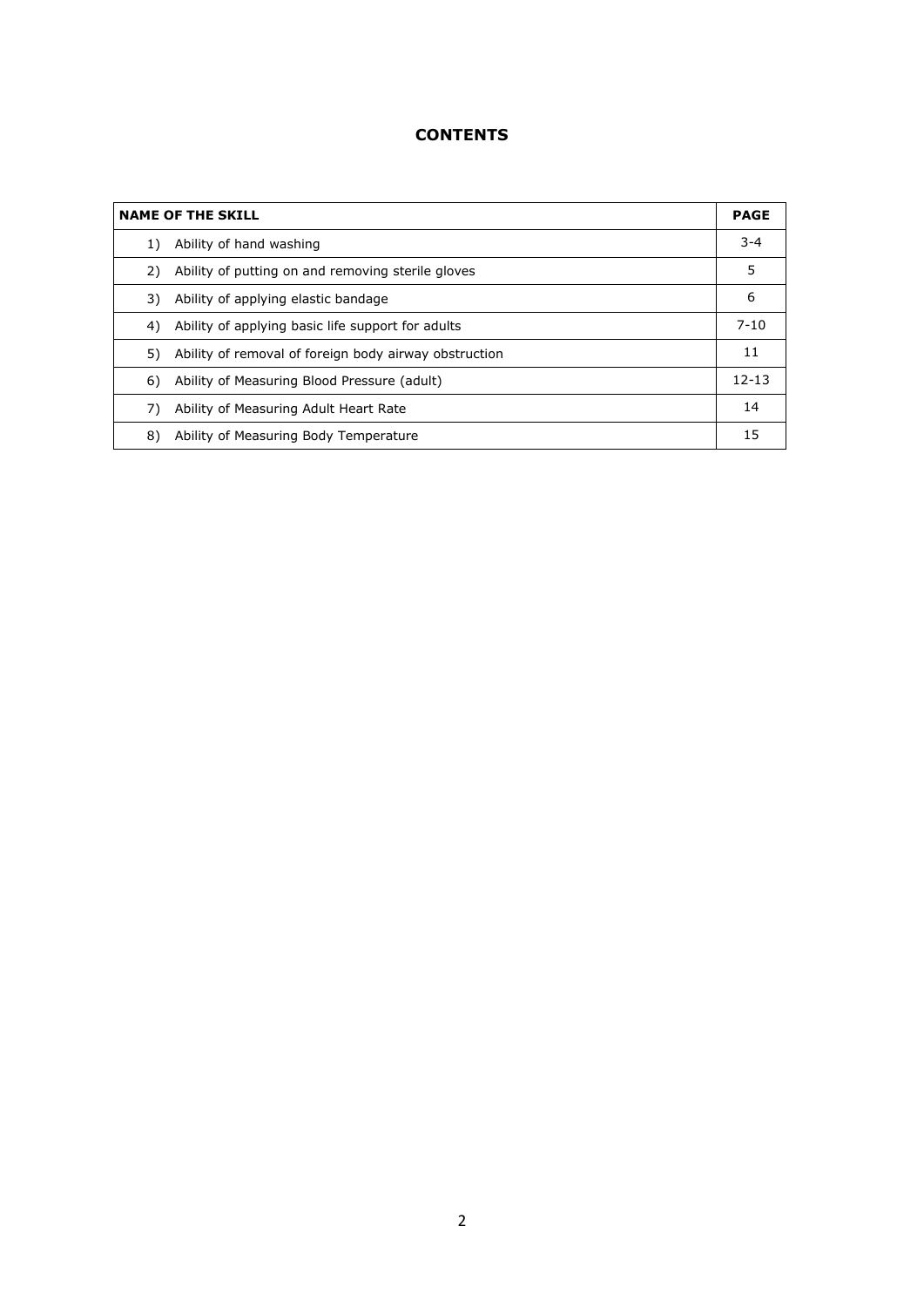#### LEARNING GUIDELINE ABILITY OF HAND WASHING

**EQUIPMENT:** Water, soap/cleaning solution, paper towel, medical waste bag

#### **PARTICIPANT:**

Due to frequent contact with outer media, hands are the most infection causing organs. Thus, we ought to know how to wash our hands well and apply it. When washing our hands, we first wet them with water and lather with soap or cleaning solution. While our hands are foamy, we must repeat the movements described below in an order and repeat them at least five times. That way, all parts of our hands are cleaned.



Rub the palms in contact with each other.



Rub by passing the fingers through each other, while palms are in contact.



Rotational rubbing of left thumb clasped in right palm and vice versa.



The other hand's back is rubbed with your palm.



For the right and left hands respectively, rub the backs of the fingers by the other hand's palm with fingers interlocked.



Rotational rubbing, backwards and forwards with clasped fingers of right hand in left palm and vice versa.

After cleaning all parts of our hands, we rinse our hands with water. While lever faucets are preferred and are turned off with the elbows, classical taps are turned off by pouring water on them from the palms and by holding them with the used paper towel.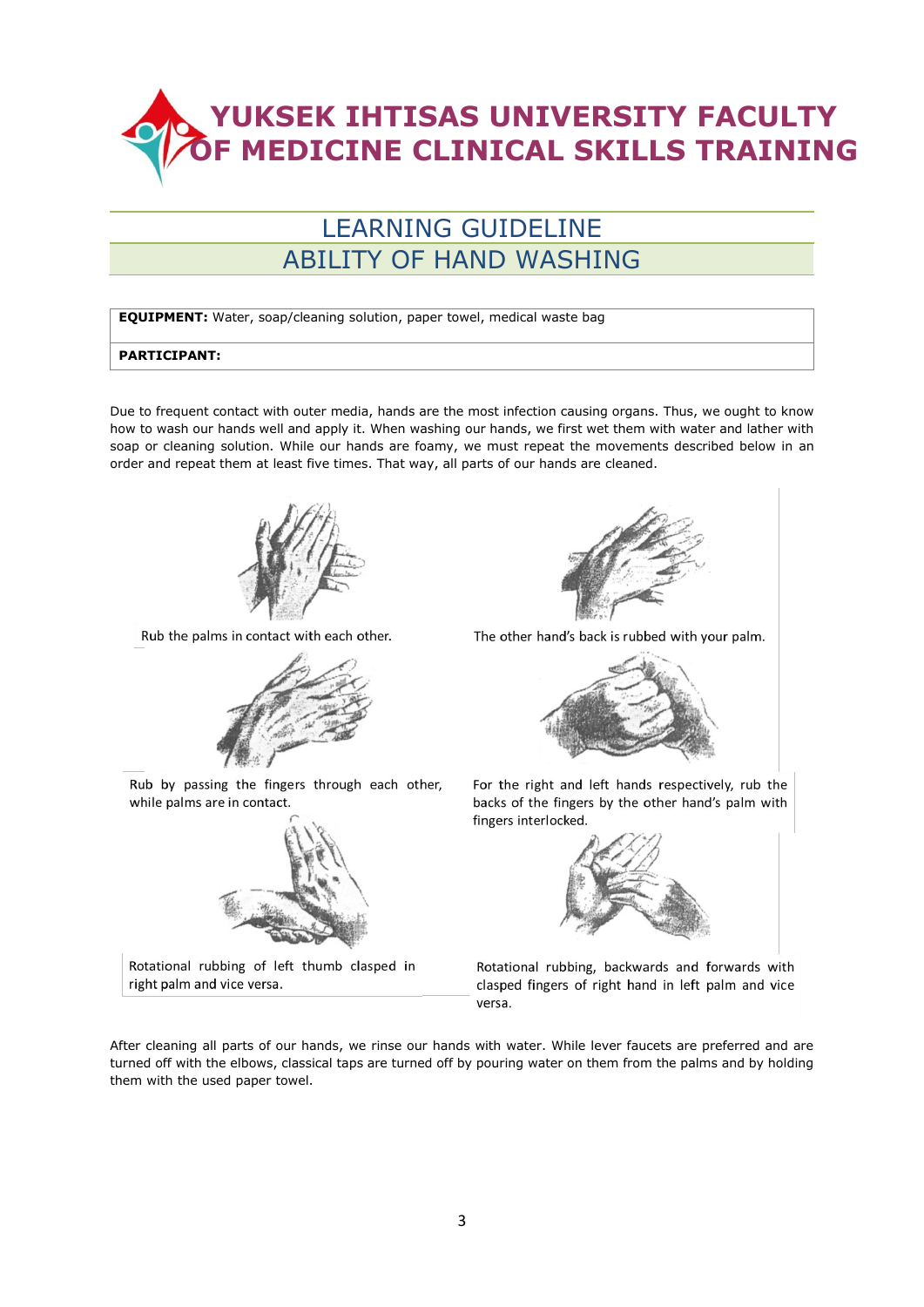| <b>STEP</b><br><b>NO</b> | <b>PROCEDURE STEPS</b>                                                                                                                                                                                                                                                                                                                                                                                                                                                                                                                                                                                                                   |
|--------------------------|------------------------------------------------------------------------------------------------------------------------------------------------------------------------------------------------------------------------------------------------------------------------------------------------------------------------------------------------------------------------------------------------------------------------------------------------------------------------------------------------------------------------------------------------------------------------------------------------------------------------------------------|
| 1                        | Fold the arms of your clothes leaving your wrists open.                                                                                                                                                                                                                                                                                                                                                                                                                                                                                                                                                                                  |
| $\overline{2}$           | Remove your jewelry (ring, watch, bracelet).                                                                                                                                                                                                                                                                                                                                                                                                                                                                                                                                                                                             |
| 3                        | Wet your hands under with running water by turning on the faucet.                                                                                                                                                                                                                                                                                                                                                                                                                                                                                                                                                                        |
| 4                        | Get some soap/cleaning solution to your hands and foam it with some water.                                                                                                                                                                                                                                                                                                                                                                                                                                                                                                                                                               |
| 5                        | If you are using soap, rinse the soap and leave it to its place, when your hands are still foamy.                                                                                                                                                                                                                                                                                                                                                                                                                                                                                                                                        |
| 6                        | Repeat the following movements for at least five times while your hands are foamy.                                                                                                                                                                                                                                                                                                                                                                                                                                                                                                                                                       |
|                          | Rub keeping your palms in touch,<br>$\bullet$<br>Rub the other hand's back with your palm; rub the backside and interdigital areas of the<br>٠<br>left hand with the palm of the right hand,<br>Rub the back and interdigital areas of the right hand with the palm of the left hand.<br>٠<br>Rub by passing the fingers through each other.<br>$\bullet$<br>For the right and left hands respectively, scrub the backs of the fingers by the other hand's<br>palms.<br>Rub the right and left thumbs respectively, in the other hand's palm.<br>Rub the fingertips of the right and left hands with the other hand's palm.<br>$\bullet$ |
| 7                        | Wash your hands by rubbing and rinse them by shedding the foam of the cleaning solution.                                                                                                                                                                                                                                                                                                                                                                                                                                                                                                                                                 |
| 8                        | Dry your hands with paper towel.                                                                                                                                                                                                                                                                                                                                                                                                                                                                                                                                                                                                         |
| $\mathbf{9}$             | While lever faucets are preferred and are turned off with the elbows, classical taps are turned off<br>by pouring water on them from the palms and by holding them with the used paper towel.                                                                                                                                                                                                                                                                                                                                                                                                                                            |
| 10                       | Throw the used paper towel to the blue household waste bags.                                                                                                                                                                                                                                                                                                                                                                                                                                                                                                                                                                             |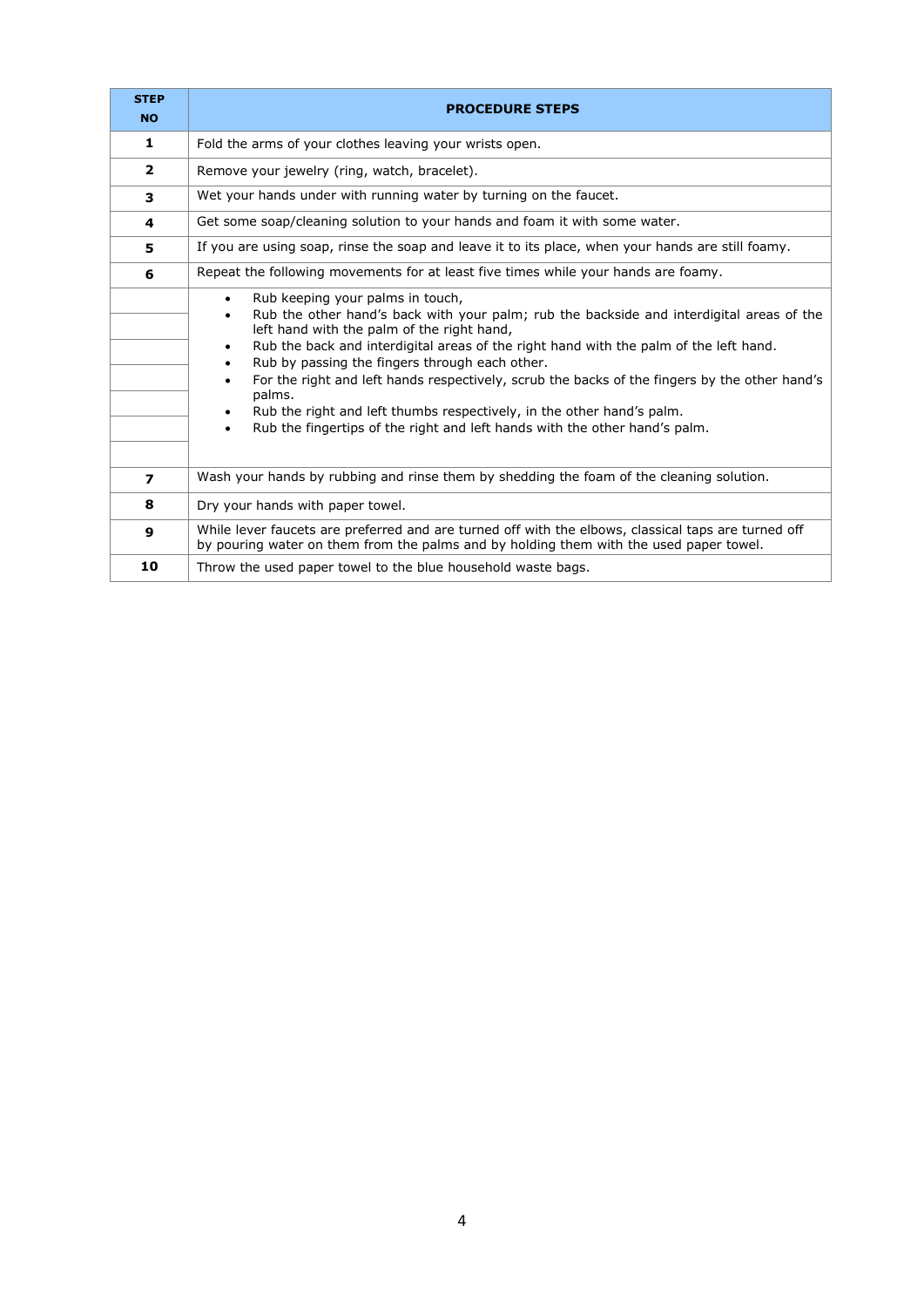#### LEARNING GUIDELINE ABILITY OF PUTTING ON AND REMOVING STERILE GLOVES

#### **EQUIPMENT:** Sterile gloves

#### **PARTICIPANT:**

#### **Types of Gloves and where they are used:**

**Nylon Gloves:** They are made of semi-transparent thin nylon for preventing transmission in food industry. They are loose-fitting. They are not suitable for delicate works.

**Examination Gloves:** The gloves that are made of latex, are non-sterile and available in standard sizes. They are released in multiple packages, are used frequently, and fit hands.

**Surgical (Sterile) Gloves**: They are made of latex like examination gloves. The glove shaped for the right hand is different from the one for the left hand. For a better fitting glove, glove sizes range from 7 to 8,5.

| <b>STEP NO</b>          | <b>PROCEDURE STEPS</b>                                                                                                                                                                                                                                                                |
|-------------------------|---------------------------------------------------------------------------------------------------------------------------------------------------------------------------------------------------------------------------------------------------------------------------------------|
| 1                       | Wash and dry your hands according to the instructions.                                                                                                                                                                                                                                |
| $\overline{2}$          | Select proper size of gloves.                                                                                                                                                                                                                                                         |
| 3                       | Look for an expiration date on the package of gloves and check gloves for physical damage such as<br>tears.                                                                                                                                                                           |
| 4                       | Peel and open the outer package without damaging the second paper layer inside.                                                                                                                                                                                                       |
| 5                       | Open the inner package onto the table without touching the gloves and its inside.                                                                                                                                                                                                     |
| 6                       | While putting on, be careful for the place of thumb. Bring the thumb of the glove to the front. Grasp<br>the cuff at the folded edge of the opposing glove with the dominant hand without touching the outer<br>surface of the glove.                                                 |
| $\overline{\mathbf{z}}$ | Bring the thumb of the glove to the front. Slide the other hand into the glove by paying attention<br>to all the fingertips are placed correctly. After fitting your hand into it, pull out the glove to the<br>wrist.                                                                |
| 8                       | While putting on the other hand, pick up the glove by inserting the second and third fingers of the<br>gloved hand into the folded edge. Then, ungloved hand is put on as it is explained above.                                                                                      |
| 9                       | Bring the thumb of the glove to the front and advance your bare hand into the glove. While inserting<br>your hand into the glove, pull the neck of the glove upwards from your wrist with your gloved hand<br>and ensure that your fingers fit snugly without touching anything else. |
| 10                      | Straighten the neck of the other glove, which is bent at the wrist level, and pull it upwards.                                                                                                                                                                                        |
| 11                      | With all the fingers of one hand, grasp the glove of the other hand by grasping it tightly in the palm<br>of your hand and pull the glove off.                                                                                                                                        |
| 12                      | Gather all of the glove you removed into the palm of your gloved hand.                                                                                                                                                                                                                |
| 13                      | Place your ungloved hand between the glove and your wrist without touching the glove's exterior.<br>Remove the glove turning it inside out as it goes.                                                                                                                                |
| 14                      | Throw the gloves into medical waste bag (red) and the package of the gloves into paper<br>or household waste bags.                                                                                                                                                                    |
| 15                      | Wash and dry your hands.                                                                                                                                                                                                                                                              |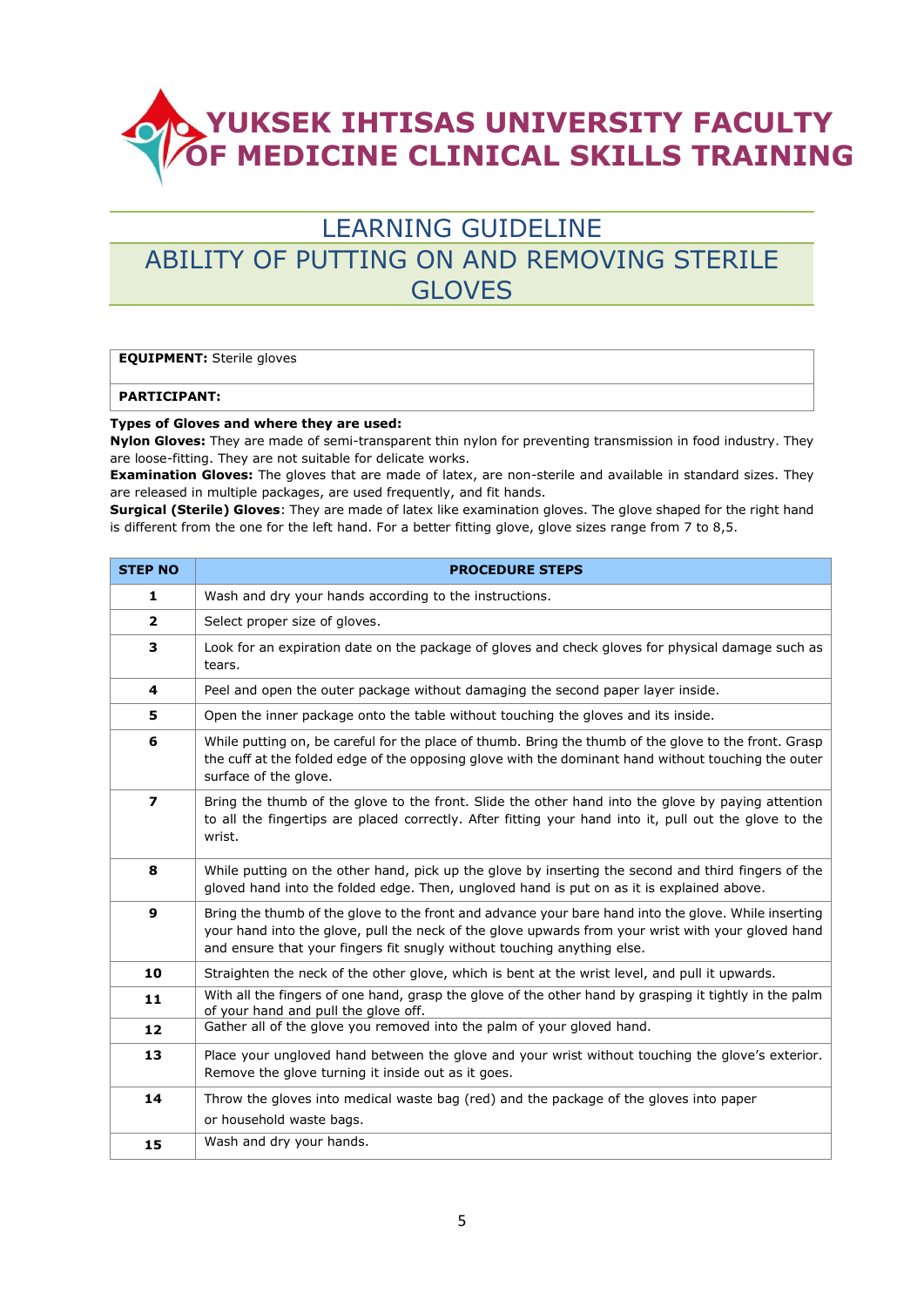## LEARNING GUIDELINE ABILITY OF APPLYING ELASTIC BANDAGE

| <b>EQUIPMENT:</b> Elastic bandages, adult first aid dummy |                                                                                                                                                                                                         |
|-----------------------------------------------------------|---------------------------------------------------------------------------------------------------------------------------------------------------------------------------------------------------------|
| <b>PARTICIPANT:</b>                                       |                                                                                                                                                                                                         |
| <b>STEP</b><br><b>NO</b>                                  | <b>PROCEDURE STEPS</b>                                                                                                                                                                                  |
| 1                                                         | Inform the patient about the examination that will be done.                                                                                                                                             |
| $\overline{2}$                                            | Prepare elastic bandages; 15-20cm for lower extremity and 5,8-10 cm for upper extremity.                                                                                                                |
| 3                                                         | Ask patient to take off the clothes for leaving the extremity to be wrapped completely open.                                                                                                            |
| 4                                                         | While holding the bandage with your dominant hand, hold the losing end of the bandage with the other<br>hand.                                                                                           |
| 5.                                                        | By leaving the fingers open on the lower and upper extremities, wrap the bandage around the<br>extremity in a distal to proximal fashion and overlap each turn to cover the previous one by 50 percent. |
| 6                                                         | Apply the bandage wrapping cross around the knuckles as the figure of 8.                                                                                                                                |
| $\overline{\phantom{a}}$                                  | Fasten the losing end to the rest of the bandage.                                                                                                                                                       |
| 8                                                         | Finally check the circulation on the fingertips.                                                                                                                                                        |
| 9                                                         | You can apply these steps for wrist, elbow, ankle and knee joint.                                                                                                                                       |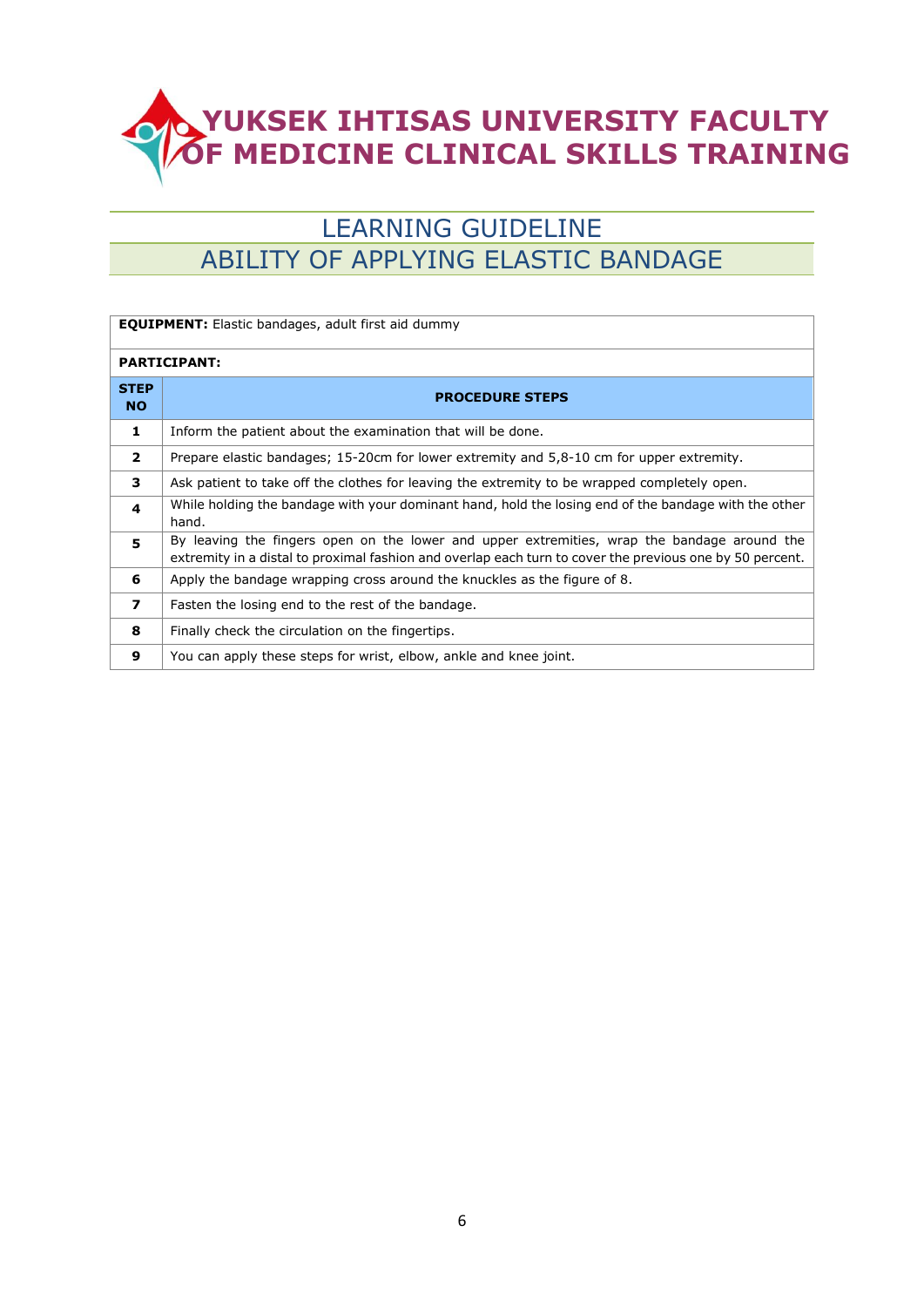### LEARNING GUIDELINE ABILITY OF APPLYING BASIC LIFE SUPPORT FOR ADULTS

| <b>EQUIPMENT:</b>        |                                                                                                                                                                                                                                                                                                                                                                                                                                                                                                                                                                                                            |  |
|--------------------------|------------------------------------------------------------------------------------------------------------------------------------------------------------------------------------------------------------------------------------------------------------------------------------------------------------------------------------------------------------------------------------------------------------------------------------------------------------------------------------------------------------------------------------------------------------------------------------------------------------|--|
|                          | <b>PARTICIPANT:</b>                                                                                                                                                                                                                                                                                                                                                                                                                                                                                                                                                                                        |  |
| <b>STEP</b><br><b>NO</b> | <b>PROCEDURE STEPS</b>                                                                                                                                                                                                                                                                                                                                                                                                                                                                                                                                                                                     |  |
| 1                        | Check environment, patient's and your safety by looking around where you meet the patient.                                                                                                                                                                                                                                                                                                                                                                                                                                                                                                                 |  |
| $\mathbf{2}$             | Wear gloves if it is possible.                                                                                                                                                                                                                                                                                                                                                                                                                                                                                                                                                                             |  |
| 3                        | Considering the possibility of neck (cervical) injury, make the patient lie on a hard surface on her/his<br>back on the floor without shaking them too much.                                                                                                                                                                                                                                                                                                                                                                                                                                               |  |
| 4                        | Move to the patient's side.                                                                                                                                                                                                                                                                                                                                                                                                                                                                                                                                                                                |  |
| 5                        | Assess the patient for unresponsiveness and the presence of breathing.                                                                                                                                                                                                                                                                                                                                                                                                                                                                                                                                     |  |
|                          | 5a. Put your hand on the patient's shoulder and gently shake it. Ask the patient following questions:<br>How are you? / Are you okay? (Do not move the patient too much considering the possibility of neck<br>injury (cervical trauma)).                                                                                                                                                                                                                                                                                                                                                                  |  |
|                          | 5b. Open the patient's airway with a head tilt-chin lift maneuver. With the look-listen-and-feel<br>method, evaluate within 10 seconds whether the patient is breathing abnormally (gasping-sigh).                                                                                                                                                                                                                                                                                                                                                                                                         |  |
| 6                        | If there is no response from the patient and the patient is not breathing, or breathing is not regular<br>(gasping), consider sudden cardiac death.<br>• Shout for help.<br>. If possible, immediately call 112 on a mobile phone or ask your assistant to call.<br>. If there is no mobile phone, first go to a fixed phone and call 112, and then come back to the<br>patient.                                                                                                                                                                                                                           |  |
| 7                        | When you call 112 by phone, give appropriate information about the incident to the staff at the center.<br>. Report the address of the emergency (neighborhood, street, building, room number, etc.).<br>• Say the phone number from which the phone call was made.<br>. Tell the nature of the event (heart attack, stroke, traffic accident, etc.).<br>. Tell the number of people who need help.<br>. Tell the condition of casualty and what kind of assistance was given.<br>Connect with 112 center staff, turn on your phone's speaker and follow the prompts and resuscitation<br>recommendations. |  |
| 8                        | Use an automated external defibrillator (AED) if available, otherwise, have a second rescuer find it.                                                                                                                                                                                                                                                                                                                                                                                                                                                                                                      |  |
|                          | <b>EVALUATION AND ENSURING OF CIRCULATION</b>                                                                                                                                                                                                                                                                                                                                                                                                                                                                                                                                                              |  |
|                          | (CIRCULATION) (C)                                                                                                                                                                                                                                                                                                                                                                                                                                                                                                                                                                                          |  |
| 1                        | Kneel next to the patient.                                                                                                                                                                                                                                                                                                                                                                                                                                                                                                                                                                                 |  |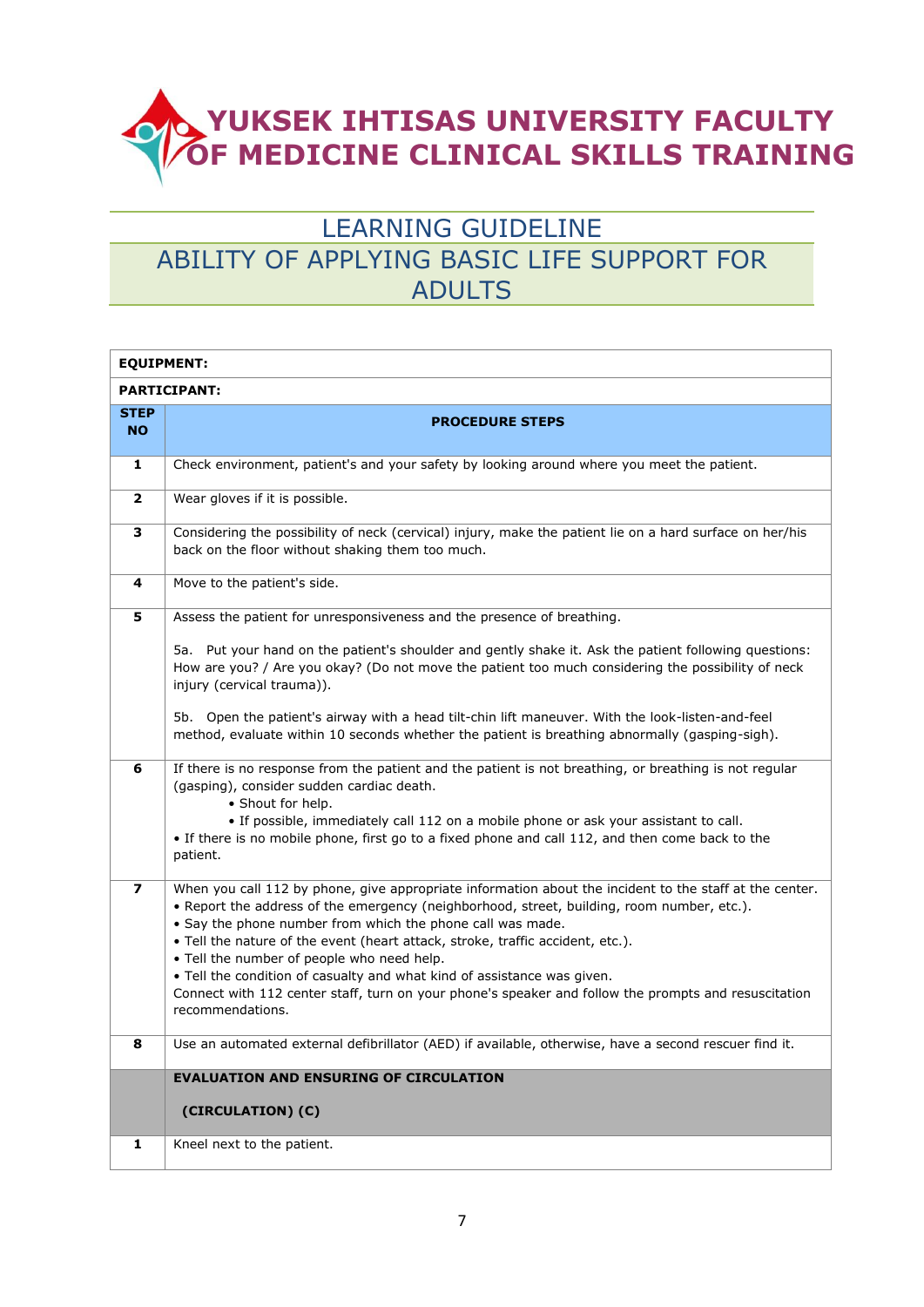| $\mathbf{2}$            | Feel the trachea in the midline of the patient's neck, feel the carotid pulse by sliding your hand 3 cm to<br>the side with your right hand (for medical personnel).                                                                                                       |
|-------------------------|----------------------------------------------------------------------------------------------------------------------------------------------------------------------------------------------------------------------------------------------------------------------------|
| 3                       | Check for pulse and regular breathing at the same time (in less than 10 seconds).                                                                                                                                                                                          |
| 4                       | • If there is a pulse and breathing, monitor the patient in her/his position.<br>. If there is a pulse and no breathing, give the patient a breath every 6 seconds.<br>• Start cardiopulmonary resuscitation (CPR-resuscitation) if there is no pulse and no<br>breathing. |
| 5                       | Begin chest compressions (heart massage) when the patient lies on firm soil at the supine position.                                                                                                                                                                        |
| 6                       | Place the palm of your dominant hand in contact with the lower $\frac{1}{2}$ of the breastbone (sternum).                                                                                                                                                                  |
|                         | (Fingers should not touch the rib cage.)                                                                                                                                                                                                                                   |
| 7                       | Place your other hand on top of your dominant hand.                                                                                                                                                                                                                        |
| 8                       | Lock your elbows without breaking them.                                                                                                                                                                                                                                    |
| 9                       | Transfer your weight to your arms so that your whole body moves as a whole.                                                                                                                                                                                                |
| 10                      | Apply enough pressure to collapse the sternum by at least 5 cm (do not exceed 6 cm).                                                                                                                                                                                       |
| 11                      | Remove the pressure without removing your hand from the rib cage so that the sternum rises back.                                                                                                                                                                           |
| 12                      | Perform 30 fast and strong compressions at a rate of 100-120 per minute. (push hard, push fast)                                                                                                                                                                            |
|                         |                                                                                                                                                                                                                                                                            |
|                         | <b>AIRWAY MANEUVER</b>                                                                                                                                                                                                                                                     |
|                         | $(AIRWAY)$ $(A)$                                                                                                                                                                                                                                                           |
|                         |                                                                                                                                                                                                                                                                            |
| 1                       | Open the airway without wasting time.                                                                                                                                                                                                                                      |
| $\mathbf{2}$            | Perform the Head Tilt-Chin Lift maneuver to lift the tongue obstructing from the airway in non-<br>trauma patients.                                                                                                                                                        |
|                         | (The rescuer, standing on the right side of the patient, puts his left hand on the forehead of the patient<br>and the other hand on the front of the mandible, and positions the head backward.)                                                                           |
| 3                       | Perform the Jaw Thrust maneuver on the trauma/suspected patient (Only medical professionals<br>can do it.)                                                                                                                                                                 |
|                         | (Kneel on the patient's head. Place both hands on the corners of the mandible and pull the chin<br>forward and upward. Do not move the neck)                                                                                                                               |
| 4                       | Keeping the given position, proceed to the breathing step.                                                                                                                                                                                                                 |
|                         | BREATHING (B)                                                                                                                                                                                                                                                              |
| 1                       | Give the patient 2 effective rescue breaths (artificial respiration).                                                                                                                                                                                                      |
| $\overline{\mathbf{2}}$ | Cover the patient's nose with your left index finger and thumb, without changing the position given in<br>the airway opening maneuvers.                                                                                                                                    |
| 3                       | Breathe (not deep) and slowly exhale the air from the patient's oral cavity for 1 second (enough to lift<br>the rib cage).                                                                                                                                                 |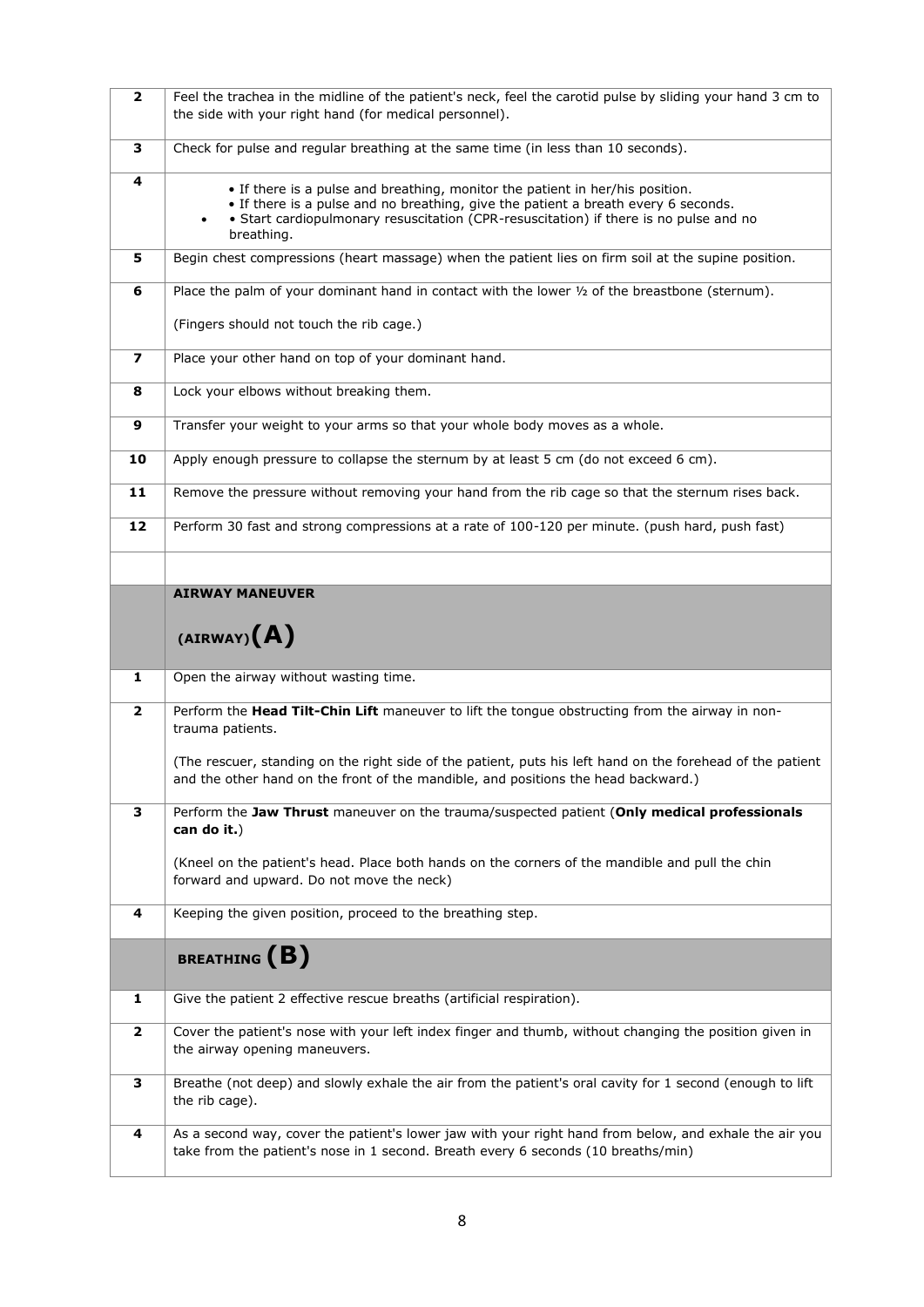| 5                       | Control the output of the air you exhale.                                                                                                                                                      |
|-------------------------|------------------------------------------------------------------------------------------------------------------------------------------------------------------------------------------------|
|                         | <b>CONTROL</b>                                                                                                                                                                                 |
| 1                       | Perform 5 rounds of CPR (Cardiopulmonary resuscitation) with 30 compressions/2 breaths per round.                                                                                              |
| $\mathbf{2}$            | Check vital signs after performing 5 rounds of CPR (2 minutes) on the patient.                                                                                                                 |
| 3                       | Change the person who performs CPR every 2 minutes.                                                                                                                                            |
| 4                       | If there are no vital signs, continue CPR. Defibrillate the patient when the AED arrives.                                                                                                      |
| 5                       | If there are vital signs, place the patient in the recovery position.                                                                                                                          |
|                         | <b>AUTOMATIC EXTERNAL DEFIBRILLATOR (AED)</b>                                                                                                                                                  |
| 1                       | Continue CPR with the arrested patient until the AED arrives.                                                                                                                                  |
| $\overline{2}$          | When the AED arrives, turn on the button and adhere the electrode pads to the patient's chest skin as<br>described in the illustration. If you are two people, one continues CPR.              |
| 3                       | Make sure no one is touching the patient while the AED is analyzing the rhythm.                                                                                                                |
| 4                       | If a shock is required, press the shock button after checking with the devices warning function that no<br>one is touching the device.                                                         |
| 5                       | Start CPR immediately after shock without checking for pulse and rhythm (30 compressions/2<br>breaths).                                                                                        |
|                         | Follow the commands of the device.                                                                                                                                                             |
| 6                       | Continue CPR if shock delivery is not indicated.                                                                                                                                               |
|                         | <b>RECOVERY POSITION</b>                                                                                                                                                                       |
| 1                       | If the patient has normal circulation and respiration, but his/her conscious state is not good, lay the<br>patient on his back on the floor. (Be aware of neck trauma.)                        |
| $\overline{\mathbf{2}}$ | Move to the right side of the patient.                                                                                                                                                         |
| 3                       | Bend the right arm 90 degrees at the elbow so that it is at head level and the palm of the hand is<br>facing up.                                                                               |
| 4                       | Place the patient's left hand under the right cheek so that the left arm passes in front of the neck.                                                                                          |
| 5                       | Bend the patient's left leg 90 degrees at the knee.                                                                                                                                            |
| 6                       | Hold the patient's shoulder with your left hand and the hip with your right hand and turn it towards<br>you.                                                                                   |
| $\overline{\mathbf{z}}$ | Bring the patient's left elbow and left knee into contact with the ground.                                                                                                                     |
| 8                       | Check the patient's airway patency, breathing, and circulation.                                                                                                                                |
| 9                       | If the patient will stay in the recovery position for more than 30 minutes, turn to the opposite direction<br>by giving the same position. Turn him/her to the opposite side every 30 minutes. |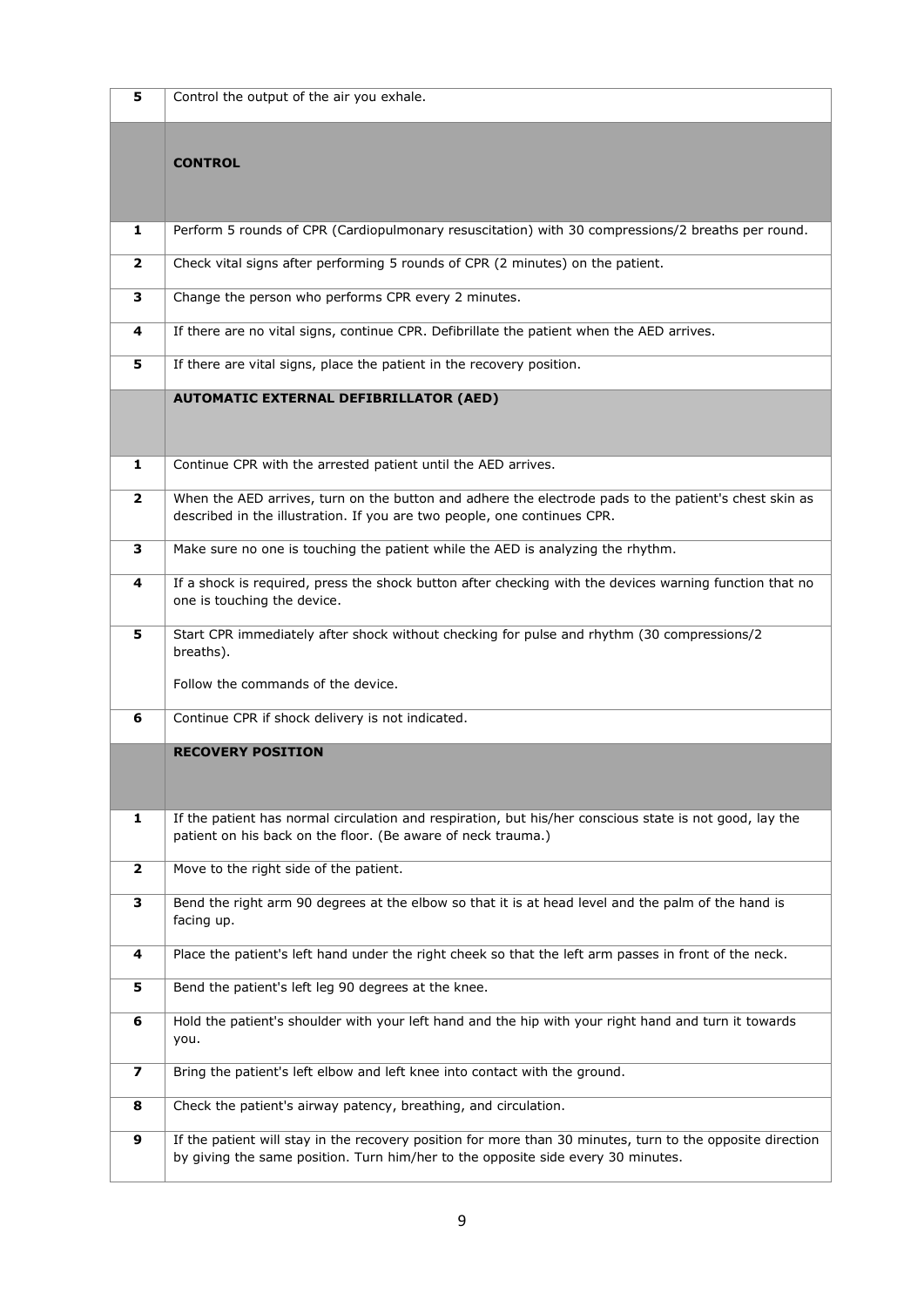| 10 | Wait in this position until the ambulance arrives.                                                             |
|----|----------------------------------------------------------------------------------------------------------------|
| 11 | If the patient's respiratory and circulatory findings disappear, begin CPR by laying him back on the<br>floor. |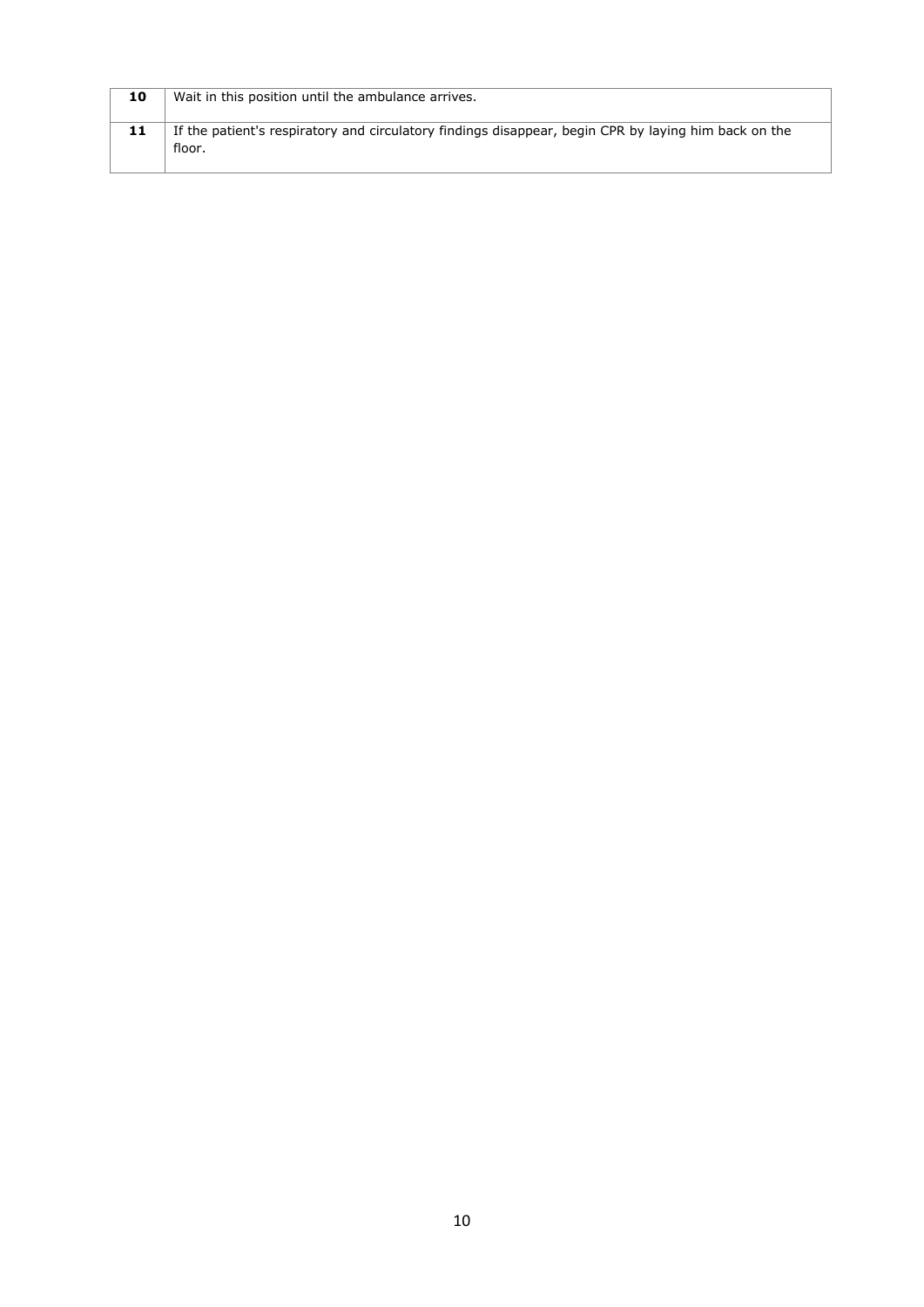#### LEARNING GUIDELINE ABILITY OF REMOVAL OF FOREIGN BODY AIRWAY **OBSTRUCTION**

| <b>EQUIPMENT:</b> Airway obstruction model |                                                                                                                                                                                                |  |
|--------------------------------------------|------------------------------------------------------------------------------------------------------------------------------------------------------------------------------------------------|--|
|                                            | <b>PARTICIPANT:</b>                                                                                                                                                                            |  |
| <b>STEP</b><br><b>NO</b>                   | <b>PROCEDURE STEPS</b>                                                                                                                                                                         |  |
| $\mathbf{1}$                               | Stand next to and slightly behind the casualty.                                                                                                                                                |  |
| $\overline{\mathbf{2}}$                    | Support the victim's chest with one hand, keeping the victim's head and torso tilted forward.                                                                                                  |  |
| 3                                          | If the casualty shows any signs of mild airway obstruction, prompt them to continue coughing and do<br>nothing else.                                                                           |  |
| 4                                          | If the victim shows signs of severe airway obstruction and is conscious, strike quickly and forcefully 1<br>time between the victim's two scapulae (scapula) with the palm (palm) of one hand. |  |
| 5                                          | If the foreign body does not remove, repeat step 4 for a total of 5 times.                                                                                                                     |  |
| 6                                          | If the foreign object is not removed, stand behind the standing casualty (facing the victim's back).                                                                                           |  |
| $\overline{ }$                             | Support the casualty from the abdomen with both hands.                                                                                                                                         |  |
| 8                                          | Make a fist with one hand with the thumb pointing towards the casualty's abdomen.                                                                                                              |  |
| 9                                          | Place your fisted hand between the casualty's navel and xiphoid process.                                                                                                                       |  |
| 10                                         | Grasp your fisted hand with your other hand.                                                                                                                                                   |  |
| 11                                         | From the point you placed with your hands, apply strong pressure 1 time from front to back and from<br>bottom to top.                                                                          |  |
| 12                                         | If the foreign body is not removed, repeat step 11 for a total of 5 times.                                                                                                                     |  |
| 13                                         | If the foreign body is not removed, repeat the steps $1 - 12$ .                                                                                                                                |  |
| 14                                         | Lay the casualty carefully down if the casualty loses consciousness at any time.                                                                                                               |  |
| 15                                         | Call Emergency Medical Assistance (Phone:112) for the unconscious patient if you are outside the<br>hospital.                                                                                  |  |
| 16                                         | Begin cardiopulmonary resuscitation (CPR) (See: Basic Life Support Practice Skills).                                                                                                           |  |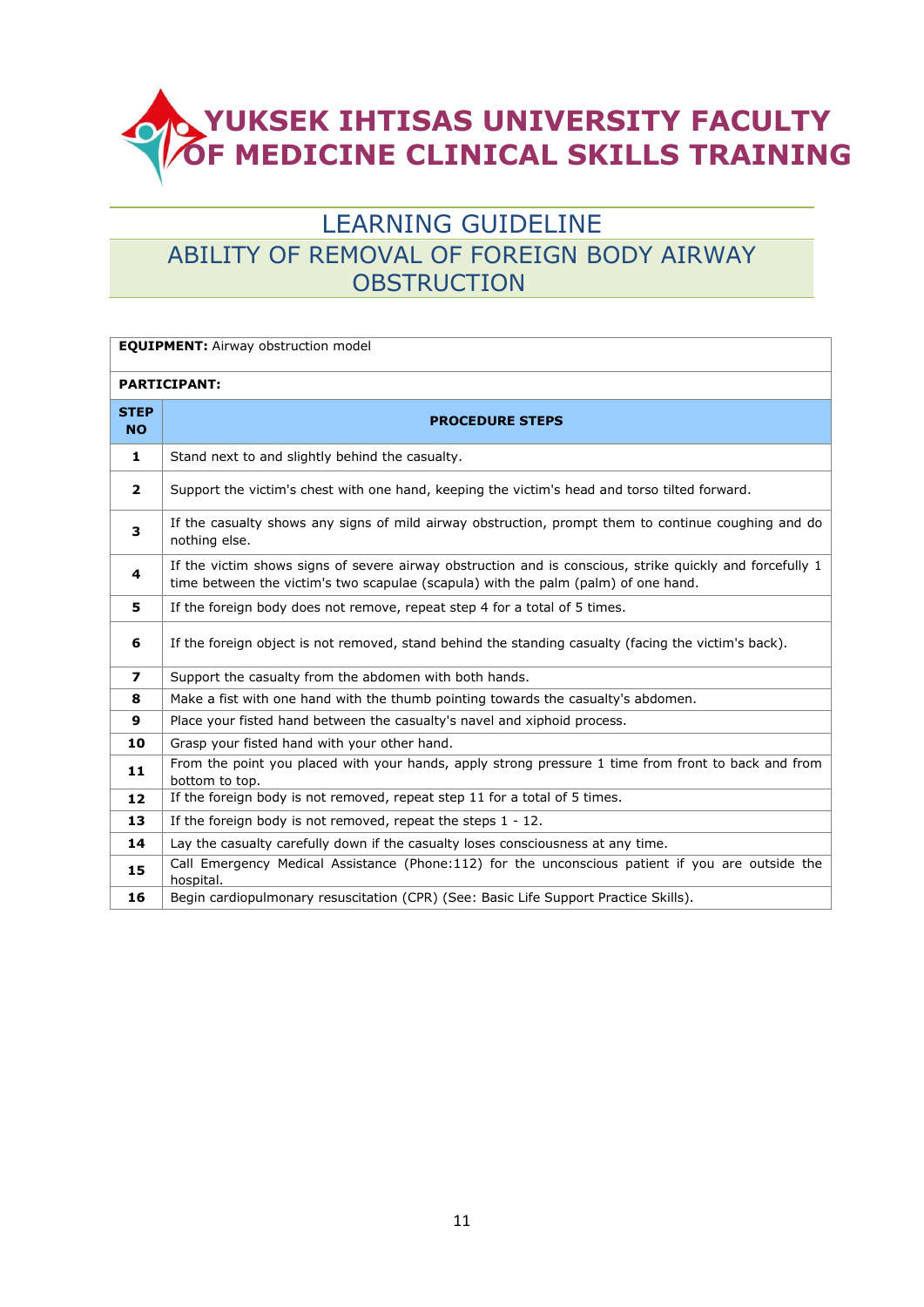## LEARNING GUIDELINE ABILITY OF MEASURING BLOOD PRESSURE (ADULT)

|                           | <b>EQUIPMENT:</b> Sphygmomanometer, stethoscope                                                                                                                                                                                                                                                            |
|---------------------------|------------------------------------------------------------------------------------------------------------------------------------------------------------------------------------------------------------------------------------------------------------------------------------------------------------|
|                           | <b>PARTICIPANT:</b>                                                                                                                                                                                                                                                                                        |
| <b>STEP</b><br><b>NO</b>  | <b>PROCEDURE STEPS</b>                                                                                                                                                                                                                                                                                     |
| 1                         | Introduce yourself to the patient and give information about the procedure to be performed.                                                                                                                                                                                                                |
| $\mathsf{2}^{\mathsf{1}}$ | If the person to be measured has been involved in any activity, let him or her sit for 5-10 minutes and rest.                                                                                                                                                                                              |
| 3                         | Ask the patient if he or she has used substances that affect blood pressure (such as tea, coffee, cigarettes,<br>nasal decongestants) in the last half hour. If he or she used these substances, tell him or her that<br>measuring after half an hour will give a more accurate result and make them wait. |
| 4                         | Ask the patient's previous blood pressure measurement results by checking whether he used medication of<br>blood pressure or not.                                                                                                                                                                          |
| 5                         | If the person feels nervous (anxiety), try to relieve this anxiety while giving information about the<br>procedure to be done.                                                                                                                                                                             |
| 6                         | Ensure that the environment is calm, quiet, and not too hot or cold.                                                                                                                                                                                                                                       |
| 7                         | Review the blood pressure measuring instruments to be used.                                                                                                                                                                                                                                                |
| 8                         | Ask the person to remove any clothes, such as coats, jackets, sweaters, if any. (Clothing that won't pinch<br>the arm when peeled off may not be removed).                                                                                                                                                 |
| 9                         | Position the patient appropriately.                                                                                                                                                                                                                                                                        |
| 10                        | The patient should sit in a comfortable position in a chair, while the lying the patient should extend the arm<br>to be measured parallel to the body,                                                                                                                                                     |
| 11                        | The person's elbow should not stay in the air, it should be imposed on a place such as a table.                                                                                                                                                                                                            |
| 12                        | With the arm slightly flexed at the elbow and the palm facing upwards, the level of the anterior elbow<br>cavity (antecubital fossa) should be as close to the heart as possible.                                                                                                                          |
| 13                        | Ask the person to extend their right or left arm. (The blood pressure of the patient with hypertension<br>should be measured in both arms in the first evaluation; subsequent measurements should be made in the<br>higher arm).                                                                           |
|                           | 14   Place the drum of the stethoscope in the anterior elbow cavity, slightly inside (medial) area (on the brachial<br>artery trace) and so that it does not come under the sleeve. Hold it there with one hand without pressing<br>too hard.                                                              |
| 15                        | While pressing the bell with one hand, hold the air pump with the other hand and close the air (puar) tap<br>all the way.                                                                                                                                                                                  |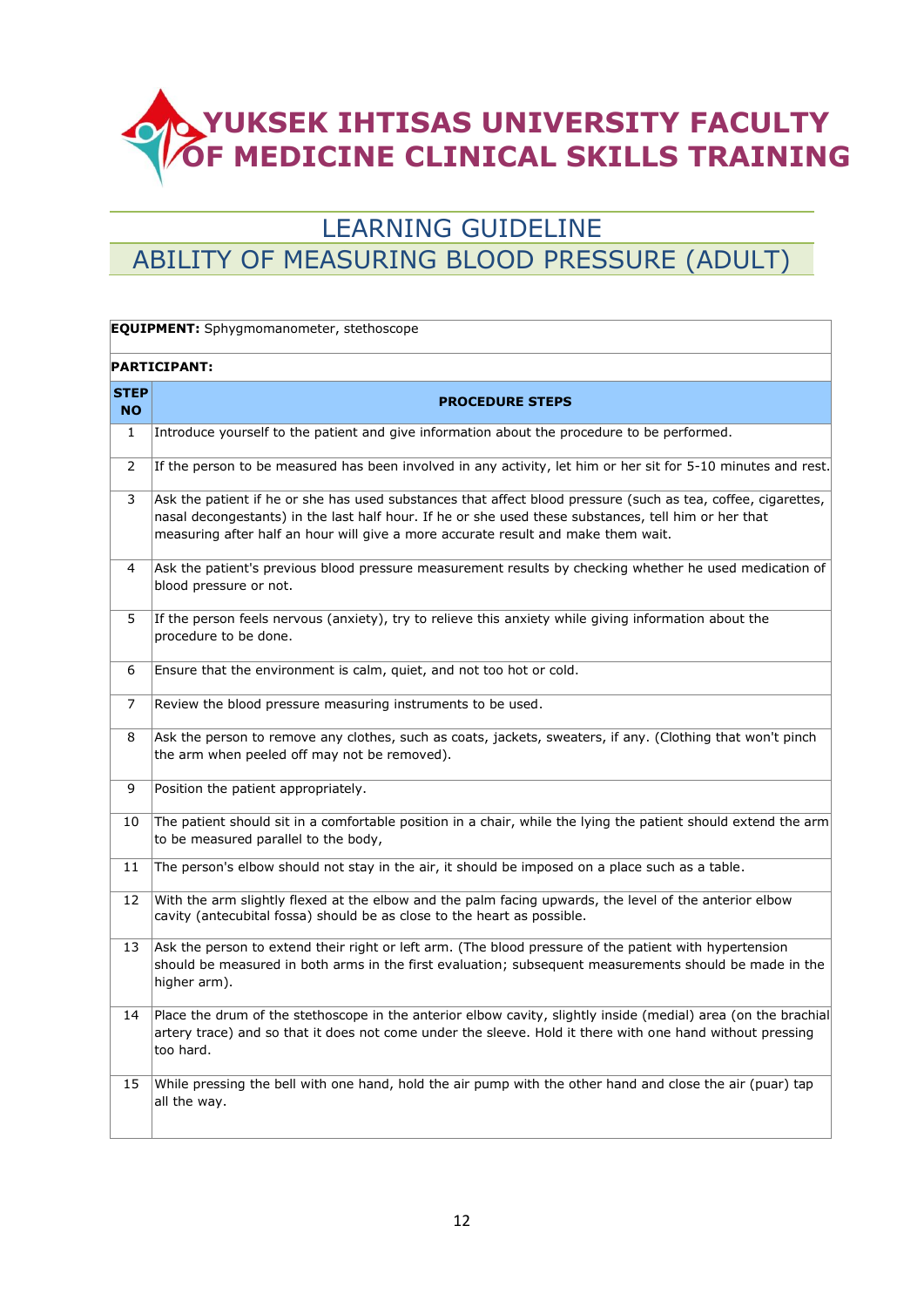| 16 | Note: Do not keep pushing and or do not tighten too much after the air cock is closed. Otherwise, you may<br>have difficulty in opening the faucet with one hand when necessary. For this purpose, before the sleeve is<br>inflated, it is useful to check whether the closed faucet can be opened easily. |
|----|------------------------------------------------------------------------------------------------------------------------------------------------------------------------------------------------------------------------------------------------------------------------------------------------------------|
|    | 17 Increase the sleeve pressure to 180 mm Hg by closing the air tap with your other hand, or listen to the<br>Korotkoff sounds while increasing the sleeve pressure and increase the cuff pressure to 30-40 mm Hg<br>higher than the pressure at which the sounds are cut off.                             |
| 18 | If there is no pulsing sound, loosen the screw of the air cock slightly and allow the pressure to drop down<br>gradually.                                                                                                                                                                                  |
| 19 | Note: If the needle of the manometer is falling fast, close it a little, if it is falling slowly, open it a little (10<br>mmHg in 2-3 seconds) to allow the air to descend.                                                                                                                                |
| 20 | Read the pressure value at the point where the first beat sound (beats should continue after this sound)<br>from the needle of the manometer, this value is the systolic blood pressure.                                                                                                                   |
| 21 | Once the diastolic blood pressure has been determined, quickly reduce the pressure to zero by loosening<br>the air cock.                                                                                                                                                                                   |
| 22 | The earplugs should not be removed and the bell portion of the stethoscope should not be moved until the<br>pressure has dropped to the bottom.                                                                                                                                                            |
| 23 | If it is necessary to make two measurements on the same arm, ensure that there is at least 15 seconds<br>between the two measurements and in the meantime, the sleeve must be completely deflated.                                                                                                         |
| 24 | If the measurement is complete, remove the headphones and unscrew the sleeve.                                                                                                                                                                                                                              |
| 25 | Tell the patient to get dressed.                                                                                                                                                                                                                                                                           |
| 26 | Inform the patient about the measurement results.                                                                                                                                                                                                                                                          |
| 27 | Record the blood pressure value, first the systolic and then the diastolic blood pressure.                                                                                                                                                                                                                 |
| 28 | Collect the blood pressure monitor and put it in place.                                                                                                                                                                                                                                                    |

Note: If you are going to take another measurement on the same arm, remember that you have to wait at least 5 minutes.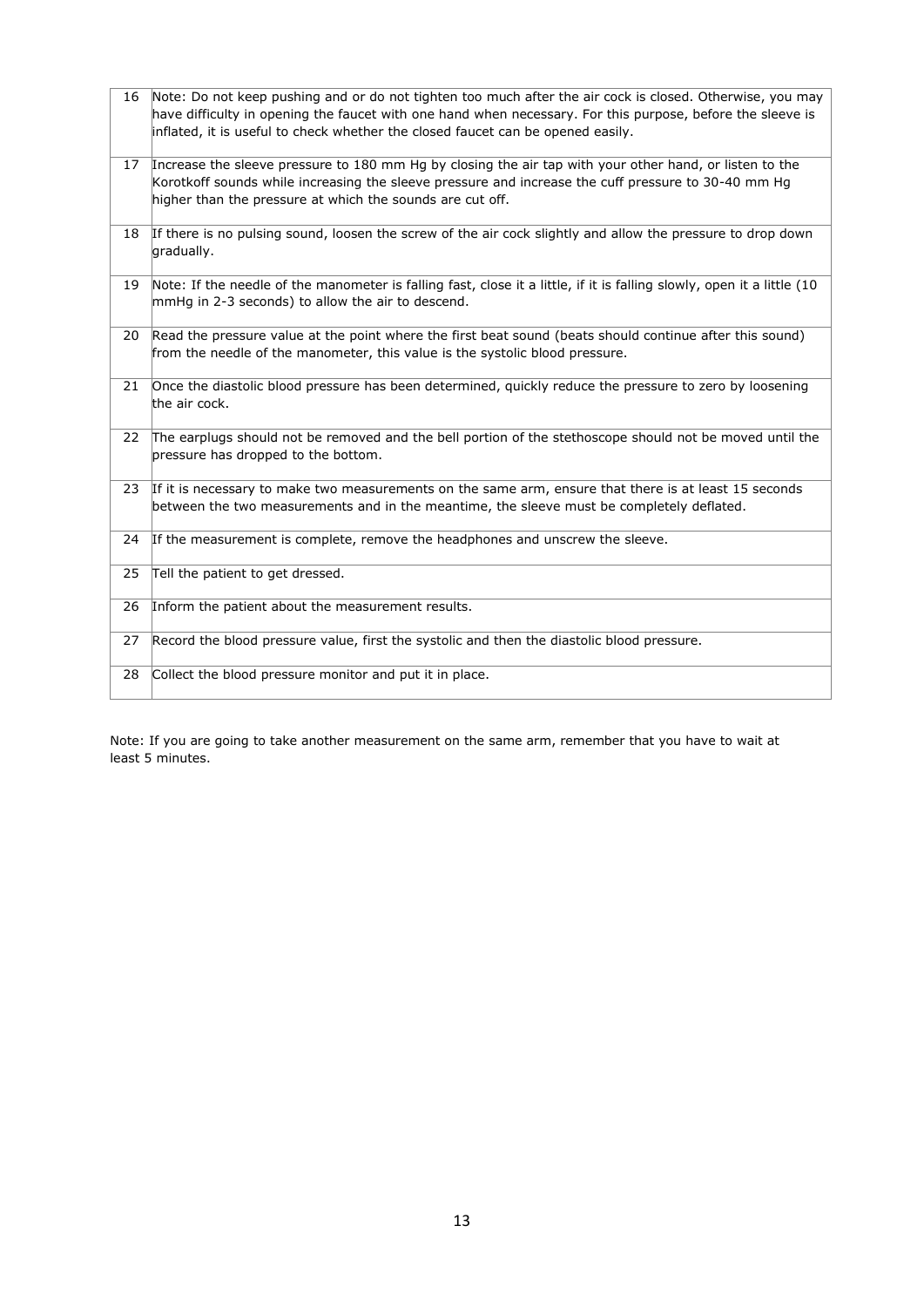## LEARNING GUIDELINE ABILITY OF MEASURING ADULT HEART RATE (ADULT)

| <b>EQUIPMENT: None</b>   |                                                                                                                                                                                                                     |
|--------------------------|---------------------------------------------------------------------------------------------------------------------------------------------------------------------------------------------------------------------|
| <b>PARTICIPANT:</b>      |                                                                                                                                                                                                                     |
| <b>STEP</b><br><b>NO</b> | <b>PROCEDURE STEPS</b>                                                                                                                                                                                              |
| 1                        | Wash your hands.                                                                                                                                                                                                    |
| $\overline{2}$           | Inform the patient about the examination and tell him or her to be comfortable.                                                                                                                                     |
| 3                        | If the patient has climbed stairs, walked, tired, etc. let him rest for 5-10 minutes.                                                                                                                               |
| 4                        | While the patient is in a sitting position, put the arm that you will evaluate the pulse on a support.<br>Bend the arm at a 90° angle from the elbow and place the hand with the wrist straight, palm facing<br>up. |
| 5                        | Place your index, middle and ring fingers on the radial artery trace.                                                                                                                                               |
| 6                        | Palpate the radial artery.                                                                                                                                                                                          |
| 7                        | 60 seconds from the start of feeling the pulse beats, count the beats for the duration.                                                                                                                             |
| 8                        | Record the pulse rate, rhythm, and fullness.                                                                                                                                                                        |
| 9                        | Inform the patient about your measurements.                                                                                                                                                                         |
| 10                       | Wash your hands.                                                                                                                                                                                                    |